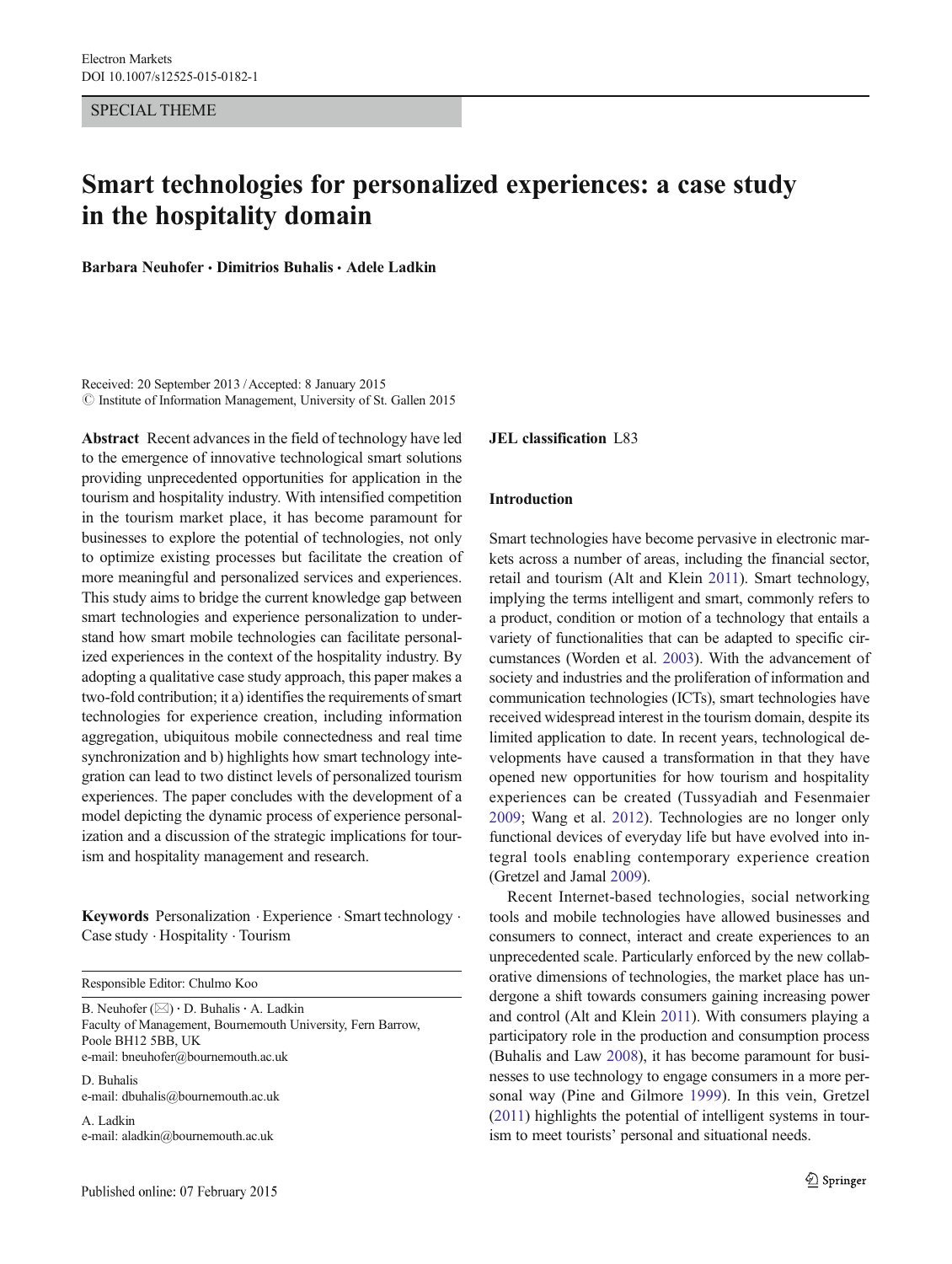Yet, the understanding of how businesses can strategically integrate smart technologies to meet the rising consumer demands for experiences is limited (Gretzel and Jamal 2009). Recent work recognizes the potential of technologies for more personalized experiences, such as the role of smartphones for travel and the mediation of the tourism experience (Wang et al. 2012; Wang and Fesenmaier 2013), the use of context-aware mobile applications in tourism (Höpken et al. 2010), the use of high-tech for high-touch experiences (Neuhofer et al. 2013) and the adoption of mobile tour guides for personalized routes and location-relevant information (Schmidt-Rauch and Schwabe 2013). Besides a small number of studies, research exploring intelligent systems beyond technological perspectives remain however fairly scarce (Gretzel 2011). Based on this rationale, it is the aim of this study to bridge the gap between *smart technologies* and *experience personalization* to address the underlying research question of "whether and *how* smart technology can facilitate personalized experiences in the context of the tourism and hospitality domain". As its main contribution, the study develops an integrated model depicting the requirements and processes of smart mobile technology necessary for the creation of personalized experiences.

The paper first assesses the current literature on smart technologies and the creation of experiences in the tourism and hospitality domain. It then goes on to outline the research design of a qualitative case study approach, presents the research findings and develops an integrated process model. Finally, it highlights several critical managerial implications and discusses limitations and suggestions for further research.

# Literature review

Smart technologies in tourism and hospitality domain

#### *Definition of smart technologies*

While the terms 'smart' and 'intelligent' have been commonly applied in theory and practice, there is a limited understanding of their meaning and differentiation. Smart technology, implying the word intelligent, commonly describes a new product, referring to the environment, condition or motion of technology that adapts to certain functions or is tailored to specific circumstances (Worden et al. 2003). Intelligent systems have been defined as systems with the two-fold ability to sense the environment and learn actions to achieve particular goals. In the context of tourism, intelligent systems have been framed as autonomous systems that anticipate user needs and encompass comprehensive and specific knowledge adaptable to consumer input (Gretzel 2011). Besides several attempts, the concept of smart technology remains scarcely conceptualized

beyond technological fields and definitions remain largely ambiguously defined (Lee 2012a).

With the increasing pervasiveness of technology throughout industries, the application of smart technologies has become a main focus of attention. Particularly due to the convergence of the offline and online world, smart technologies have created a new space for business opportunities in a number of sectors (Lee 2012a), including health home systems (Patsadu et al. 2012) retail store usage (Lee 2012b), urban governance (Himmelreich 2013), the context of design education (McCardle 2002) and energy monitoring in hotels (Rogerson and Sims 2012). In these contexts, smart technologies have been portrayed as instrumental tools with specific functionalities that add value in several ways. For instance, the implementation of QR codes can support consumers in retail settings (Lee 2012b), while the combination of sensors, tags, RFID, semantics and cloud computing is used in the establishment of a smart city (Komninos 2013). Beyond the health, energy, retail and public sectors, the concept of smart technologies has received increasing attention in tourism, as a dynamic domain characterized by constant need for innovation (Zach et al. 2010).

#### *Technological developments in tourism*

The tourism industry as a fast-growing market has always been at the forefront of technology (Sheldon 1997) and has shown interest in developing synergies between technology and tourism (Buhalis and Law 2008). Consequently, the technological advances of the past decades have shaped the ways in which the tourism industry operates (Buhalis 2003; Middleton et al. 2009). Businesses have undergone a major re-engineering of structures, processes and strategies to take advantage of the full potential offered by emerging ICTs (Wang et al. 2010). Technologies have become a driver determining the operations of tourism organizations (Buhalis 2003; Buhalis and Law 2008), a key element in the innovation of products, processes and management (Hjalager 2010) and an enabler of the attraction and retention of visitors (Werthner and Klein 1999). In essence, the plethora of ICTs enabled to reduce costs, increase the speed of transactions, provide customization, facilitate innovation and allow for new business models to develop (Buhalis and Jun 2011). More recently, the advent of the Web 2.0 and the range of social networking applications has implied even more drastic changes by turning the Internet into an immense space of empowered consumers, social interactions and collaboration (Sigala 2009; Gretzel and Jamal 2009; Poslad et al. 2001). In line with growth of consumer demands and the fast developments in the technology sector, businesses have sought to identify new ways to innovate by adopting smart technologies that facilitate experiences and meet the requirements of contemporary consumers in the tourism market place.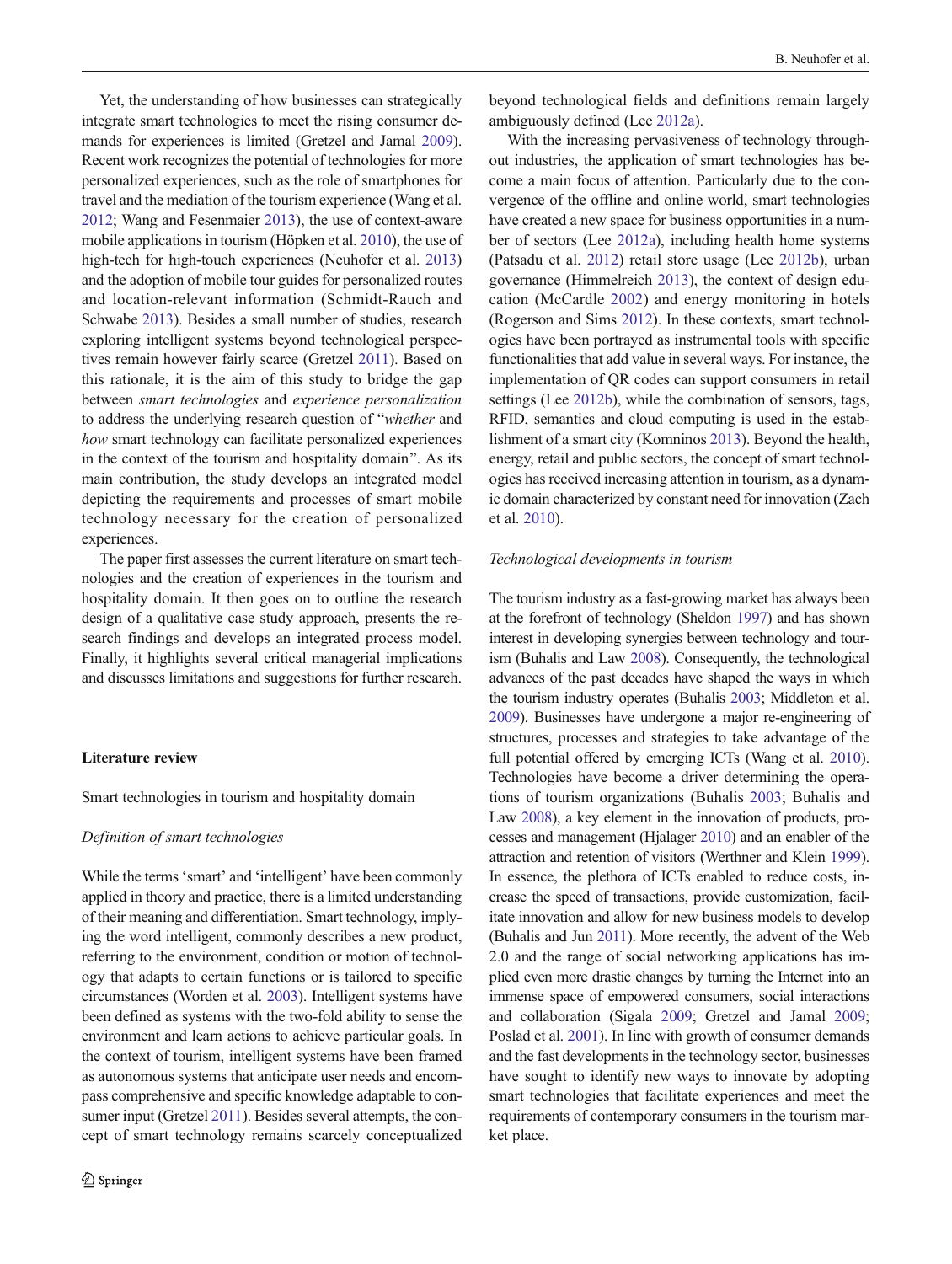#### *Evidence of smart technology in tourism*

Recently emerged mobile solutions, such as location-based services (Neuhofer 2012), context-based services (Lamsfus et al. 2010) and augmented reality applications (Yovcheva et al. 2013) have been increasingly implemented to assist tourists with navigating, finding locations, retrieving information and making bookings and reservations. Through a range of hardware devices and software platforms and applications, businesses and consumers have become interconnected in the travel process, resulting in more meaningful interrelations and a convergence of people, technology and more personalized tourism experiences (Neuhofer et al. 2012).

A number of studies have showcased innovative solutions of smart technology application in tourism. For instance, CRUMPET, a system aiming to provide new information delivery and service integration, combines four main aspects of tourism: personalized services, 'smartware' with multi-agent technology, location-aware services and mobile data communication (Poslad et al. 2001). Additionally, several innovative destination management organizations (DMOs) have demonstrated the successful implementation of a range of smart technologies. For instance, the destination Seoul adopts a mix of ICTs, including a visitor website with an interactive map for pre-arrival information, Facebook and Twitter for customer engagement and a mobile application functioning as a city guide. Montreal offers an interactive video that takes tourists virtually through different destination experiences, while Las Vegas provides itinerary personalization and New Zealand presents an online interactive trip planner with customizable maps, price ranges and activities (Buhalis and Wagner 2013).

These are only a few examples that underline how tourists, empowered by smart technologies, are able to turn into connected and active participants in a technology enabled service environment (Gretzel et al. 2006; Andersson 2007). ICTs have been central in facilitating platforms of interaction between businesses and consumers (Hultkrantz 2002), through which dialogues occur (Buhalis and Licata 2002), personalization can be fostered and more meaningful experiences can potentially be created (Binkhorst and Den Dekker 2009). In exploiting these possibilities, tourists can be integrated throughout the entire value chain (Prahalad and Ramaswamy 2004) to customize a wide range of service encounters according to their contexts (Lamsfus et al. 2010), needs and personal preferences (Niininen et al. 2007).

# Creation of tourism and hospitality experiences

## *Customer empowerment in experience creation*

In recent years the discussion, conceptualisation and exploration of experiences has increased considerably. Consumers no longer seek to only purchase products and services but are in quest for experiences obtained through the consumption of products and services (Morgan et al. 2010). With the gradual commoditization of goods and services, the market has turned to the pursuit of experiences as a means of providing consumers with added value and fostering competitive advantage (Pine and Gilmore 1999). Particularly enforced by the advances of technology, a shift towards consumer-centric perspectives has been induced, in which consumers occupy the central role in both the co-creation and consumption of their experiences (Ritzer and Jurgenson 2010). Instead of receiving pre-designed experiences, consumers have become central actors that integrate their resources in the co-creation of experiences and value (Ramaswamy and Gouillart 2008; Vargo and Lusch 2008). ICTs have played a key role in advancing the relationship between producers and consumers (Shaw et al. 2011) and empowering consumers in the conjoint creation of their experiences (Ramaswamy and Gouillart 2008; Buhalis and Law 2008). Thus, the main question for businesses is how to strategically integrate smart technologies to allow for the co-creation of valuable consumer experiences.

#### *Technology for personalized experience creation*

For this process to occur, innovative mechanisms and tools are needed that allow businesses to facilitate the right customer service in the right space at the right time (Gonzalez et al. 2004). To enhance the level of personalization, a constant evaluation of consumers, and their inherent preferences, while interacting in a service particular context is required (Gupta and Vajic 2000). This means that it is critical to collect, evaluate and respond to relevant information concerning consumer needs and preferences. A number of studies underline the role of ICTs in this process. For instance, ICTs enable extended business to customer (B2C) interactions (Buhalis and Law 2008; Egger and Buhalis 2008) and allow for the collection of information in an unobtrusive and cost-effective way (Raento et al. 2009). When strategically implemented, Piccoli et al. (2003) claim that companies can use ICTs to collect, consolidate, manipulate and analyze consumer needs on an unparalleled scale to maximise tailor-made experiences.

## *Experiences in the tourism and hospitality domain*

Experiences have constituted an important concept in both tourism production and research for more than five decades (Uriely 2005). In fact, the creation of positive experiences has been described as the very essence of the hospitality industry (Pizam 2010). While diverse factors, such as location and price might provide significant criteria in the selection of a hotel, *experience* constitutes the key factor determining the choice of a hotel (Barsky and Nash 2010). As such, Tung and Ritchie  $(2011, p. 1369)$  highlight the need to "facilitate" the development of an environment (i.e., the destination) that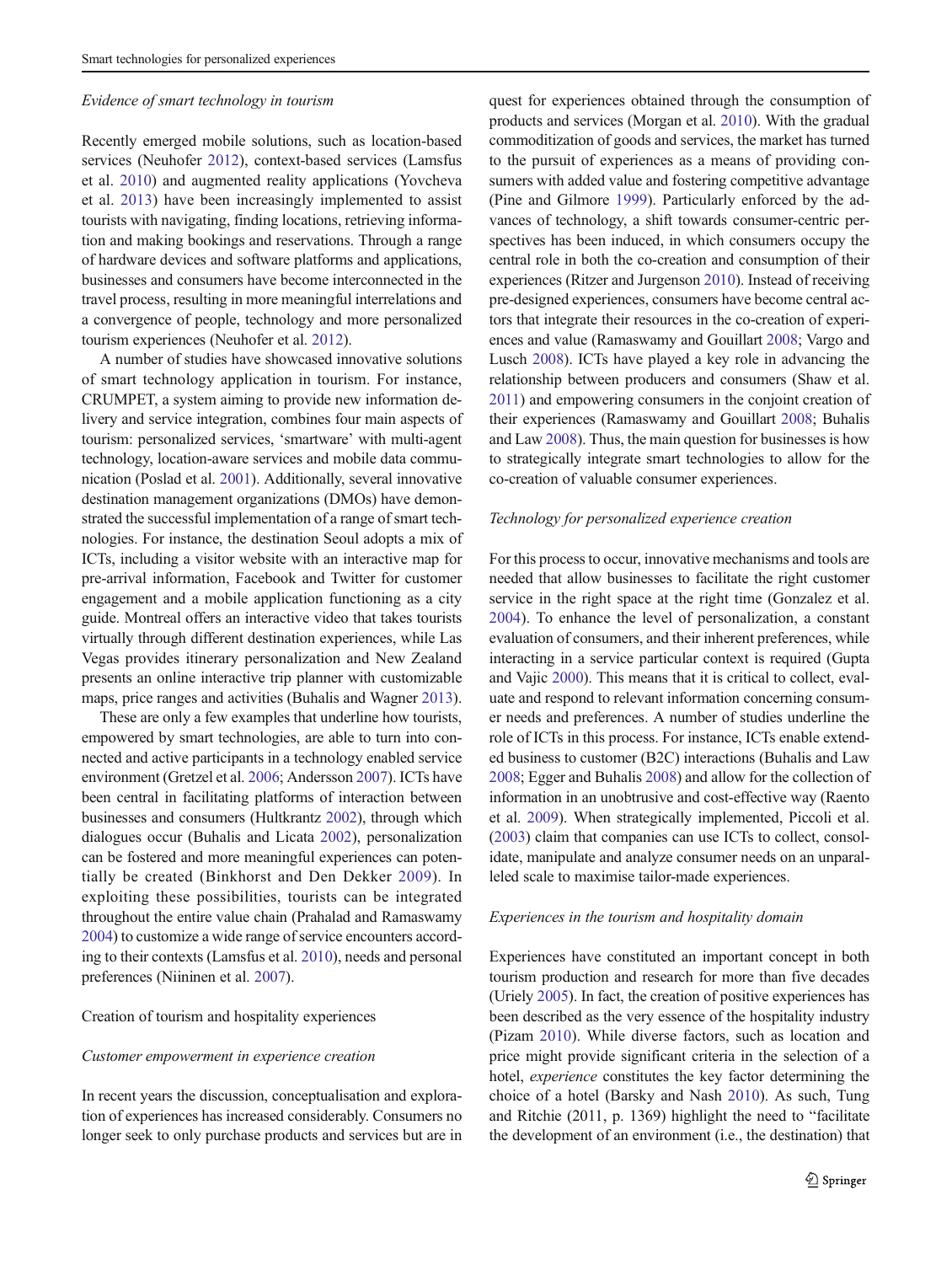enhances the likelihood that tourists can create their own memorable tourism experiences". The implementation of smart technology solutions can become a potential catalyst of change that turns standardized services into personalized experiences based on the tenet of 'treating different consumers differently' (Piccoli et al. 2003). In this vein, van Limburg (2012) urges tourism businesses to embrace ICTs for experience personalization, despite the fact that it is still limited in practice. It is with this premise in mind that this research explores the implementation of smart technology for the creation of personalized experiences in tourism and hospitality.

# Research design

A qualitative case study approach was employed to develop a comprehensive understanding of smart technologies for the creation of personalized experiences. The choice of a case study methodology has been determined as critical to examining leading best practice cases of the industry (Binkhorst and Den Dekker 2009). Whilst 'best practice' generally represents a vague term, it has become frequently used in the business context to describe leading industry cases as role models to increase success (Hallencreutz and Turner 2011). Given the scarce practical, and in turn theoretical, knowledge about businesses implementing technology for experience creation to date (Tussyadiah and Fesenmaier 2007), the adoption of a case study was decisive to gather the necessary practice insights, explore and explain current practices and address the research problem at hand.

The case study was selected based on two main pre-defined criteria. First, the company had to be embedded in the tourism and hospitality context and second, it had to represent a best practice example by providing evidence for the current successful realization of technology-enhanced experiences. The Hotel Lugano Dante with its unique HGRM platform was selected as a best-practice case based on a number of factors underlining its far-reaching recognition in the tourism industry. Among the most recent acknowledgements, it has been awarded for its customer excellence at the ENTER 2012 Conference and it has received two TripAdvisor Traveller's Choice 2013 awards recognising the hotel among the number five hotels in Switzerland overall and number one hotel in Switzerland for service excellence.

Following the principles of case study research, the core focus was on the "process rather than outcomes, in context rather than a specific variable, in discovery rather than confirmation" (Merriam 1998, p. 19). In order to develop a comprehensive understanding, a mix of qualitative methods drawing from multiple sources of evidence was employed (Yin 2003). The threefold methodology consisted of documentary material, informal interviews and consumer online reviews. First, an assessment of documentary material was conducted, including company background information, presentation slides and written notes from a presentation held at a dedicated workshop on the topic of technology and experiences, to understand the practical processes underpinning the technological solution and its use. Second, an unstructured interview lasting approximately 1 h was conducted with a management representative of the hotel to gather insights into the company's role, philosophy and principles supporting the development of the smart technology. Third, an examination of online consumer reviews on the platform TripAdvisor was performed in April 2012 to capture consumer evaluations of their personalized experiences. This threefold data collection process allowed for a triangulation of the findings, which enhanced the construct validity and allowed for the development of a comprehensive understanding of the smart technology and experience creation processes in the context of use.

#### Findings and discussion

This section presents the findings of the hospitality case study. First, the analysis provides an organizational outline of the case study. Second, it reveals the technological requirements of smart technology for personalized experience creation and third, it conceptually differentiates two main levels of personalized tourism experiences.

#### Smart hospitality case study - organizational outline

The Hotel Lugano Dante is a 4 star hotel located in the city centre of Lugano, Switzerland, comprising a total of 83 rooms and 42 employees, leading to a total amount of 750,000 individual consumer interactions per year. The smart technology under investigation is the HGRM - Happy Guest Relationship Management system. In terms of the technological mechanisms, the HGRM system essentially constitutes a comprehensive customer relationship management (CRM) database, which functions as a meta-platform that combines several hotel operation systems. It merges the data received from the property management system (PMS) Fidelio, outlook, the guest's intranet site MyPage and all operations platforms into one database. By doing so, the HGRM provides a centralized solution that unifies all internal and external information exchanges, transfers and interactions among the hotel staff and between the hotel and its guests. As the system covers processes of the entire customer journey, i.e., pre-arrival, in-house and post-departure stage, it encompasses a myriad of service encounters, also referred to as touch-points, which are presented in their chronological order next.

First, in the pre-arrival stage guests receive an invitation upon confirmation to access their personalized guest website (MyPage). From this point onwards they are given a choice of whether or not they desire to personalize their stay. In case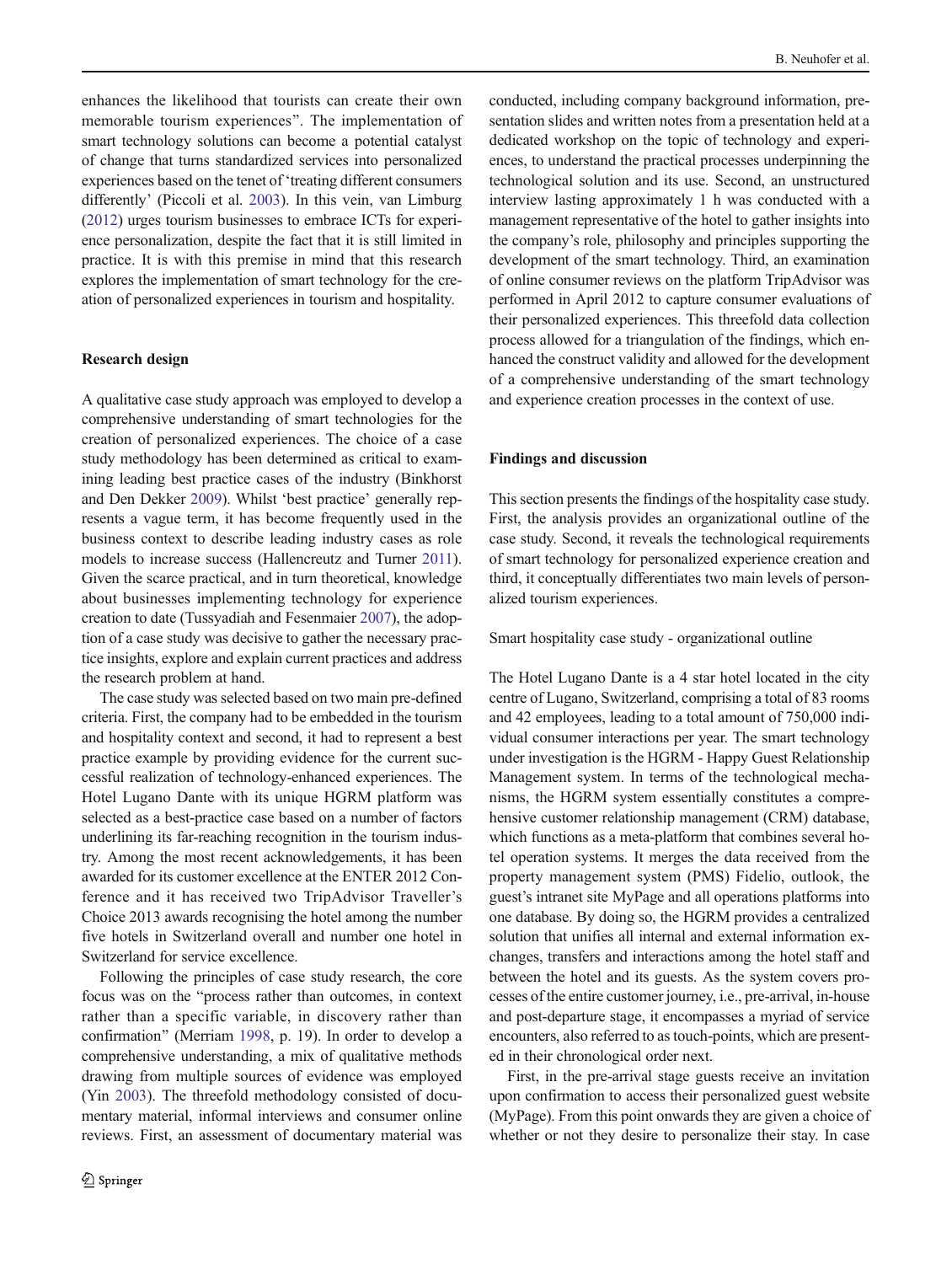guests are willing to share personal information in exchange for experience personalization, they can independently manage their MyPage website to communicate with the hotel, virtually meet the team and engage with hotel employees, manage details of their stay and select personal preferences. These include, for instance, the customization of room temperatures and bed, extra soft towels, organic bathroom sets, air cleaner, drinks and snacks in the mini-bar, special equipment for children, or the selection of the favourite newspaper.

Second, once the guest arrives at the hotel, a vast number of touch points are encountered in the different departments of the hotel, including the reception, housekeeping, restaurant, maintenance, bar, marketing, welcome, garage and parking. At these encounters, the hotel (and its individual employees) and the customer (the individual guest), interact for service experiences to be co-created (B2C). In adopting an employee-centric approach, each employee is empowered, equipped and instructed to access and use the HGRM smart technology platform through dedicated mobile devices. In the service delivery process, the HGRM enables employees to retrieve guest names and profiles, service and communication history, room status and personal preferences. By doing so, they are able to retrieve, modify and add up-to-date guest information obtained through one service encounter, which is instantly synchronized to all departments from one encounter to the next. In order to offer a detailed technological and practical understanding of the technology, Fig. 1 demonstrates a screenshot of the HGRM interface in use. It depicts guest room numbers and names together with the current room status, any special preferences, real-time message alerts, such as luggage transfer and the guest's current location in the hotel.

Fig. 1 HGRM platform cockpit. Source: Hotel Lugano Dante

In managing all service encounters on this integrated platform, employees are in full control to see what is happening and what action is required to turn a *simple service routine* into a *personalized guest experience* by proactively anticipating as well as dynamically responding to the emerging needs and preferences of the guest.

Third, in the post-departure stage, guests are sent a welcome-home message through their MyPage website, which includes a personalized thank-you note, a picture of the employee who has performed the check-out, a contact email address for concerns and an invitation to leave a review on TripAdvisor. While in this stage no further personal information is collected, the principal purpose of this stage is to maintain the established relationship, reflect on the experience and keep the personal dialogue on going on social media platforms.

# Requirements of smart technologies for personalized experiences

In order to develop the foundations for a practical and theoretical understanding of personalized experience creation it is critical to analyze the technological prerequisites of smart technologies. The general goal of smart technologies is to assess the environment and facilitate processes to be conducted in smarter, more efficient, useful and effective manner. By using smart technologies in tourism, the ultimate goal is to enhance experiences, generate added value and increase competitiveness (Neuhofer et al. 2012). The following section outlines how the HGRM platform functions as an integral tool of the overall experience co-creation and facilitation process.

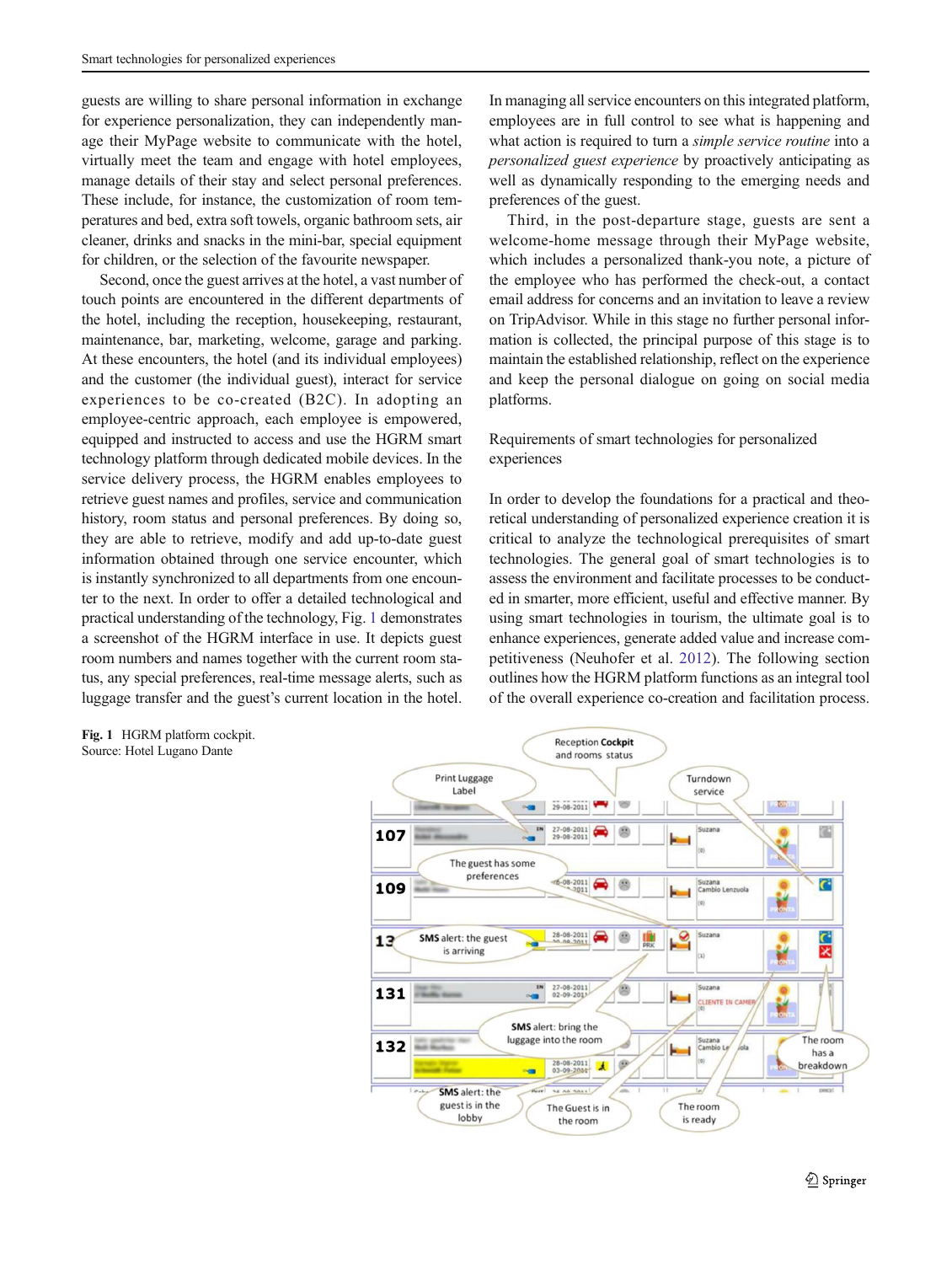The qualitative analysis revealed the presence of three main technological requirements, which include a) information aggregation, b) ubiquitous mobile connectedness, and c) real time synchronization of information. These are graphically highlighted in Fig. 2 and discussed next.

# 1. Information aggregation

The systematic aggregation of consumer information to facilitate service personalization is paramount (Shen and Ball 2009). The findings reveal that the Hotel Lugano Dante allows for the exchange of information throughout the entire service chain, prior to the guests' arrival, during the hotel-stay and in the post-departure stage. The need for consistent information collection is in line with previous studies confirming the value to gather information in all stages, before, during and after the travel (Buhalis and Law 2008). The contact prior to the guest's arrival proves to be critical to gather a-priori information through the guests' MyPage site. This website primarily serves the purpose of establishing initial contact, engaging and collecting information about special needs, requirements and preferences. In this stage, information is gathered from consumers and stored in the company's central HGRM database platform (C2B). According to the Hotel Lugano Dante, a-priori information aggregation is indispensable for preparing a personalized experience on-site. At the same time, it appears that consumers value the possibility to state their preferences prior to the stay: "*You can pick your preferences amongst many choices: pillows, sheets, heating system, car parking, extra towels and stuff like that. This is UNIQUE*^ (Consumer Review TripAdvisor).

While privacy of personal information constitutes a major concern in personalization which needs to be treated with the necessary care (Shen and Ball 2009), the findings reveal that consumers are generally willing to share personal information if it leads to better services being provided. The findings further underline that information collection is a prerequisite not only to co-create better experiences, but add further value in developing more personal relationships, making guests feel special, anticipating their needs to facilitate multiple valuable service encounters during the guests' entire stay. HGRM thus represents a solution that collects information, after asking permission, and uses that specific information to create guest experiences in a meaningful way. What renders the HGRM a smart technology is that it enables to

aggregate, store and update information on one centralized platform that can be accessed, situation-specific, by all employees to personalize experiences on the spot.

2. Ubiquitous mobile connectedness

In the hospitality environment, numerous human encounters and service transactions take place. The case study indicates that such encounters occur throughout a variety of departments, comprising reservations, reception, housekeeping, breakfast, maintenance, bar, marketing, welcome, sales, and revenue. According to the Hotel Lugano Dante, the number of encounters in their hotel amounts up to 750,000 single interactions per year. Given the complexity and interdependence of departments, employees and guests, one key requirement of smart technology is the factor *mobility*. This means that the technology needs to be portable, mobile and accessible for the service delivery by anyone, anywhere and at anytime.

The HGRM represents a solution that facilitates such encounters due to one of its core features, namely its ubiquitous mobile connectedness. As all employees are equipped with a portable device (iPads and iPhones), they are constantly interconnected and can access guest information through the HGRM cockpit at a single glance. It allows them to communicate, retrieve existing information as well as modify, add and upload new information at the moment of the encounter, on the move. Due to its mobile nature, experience facilitation is no longer restricted to static desktop access (e.g., restricted to the reception counter), but can be performed ubiquitously in the hotel according to the guest's location.

For instance, such encounters include welcoming guests at the reception, greeting guests by their names in the lobby, finding them a table in the restaurant, delivering their preferred newspaper or serving their favorite drink at the bar. The HGRM thereby allows for two core functionalities, mobility of the technology itself and mobile connectedness of the hotel and its individual employees. The importance of these features are in line with latest studies, testifying the opportunities of mobile solutions and their exploitation for service delivery, particularly as mobile access and wireless become more common (Schmidt-Rauch and Schwabe 2013). In fact, always-on connectivity enables enormous opportunities to enable interactivity and provide personalized, contextualized, and location based services (Buhalis and Law 2008). Mobility and ubiquitous connectedness hence constitute key prerequisites in the

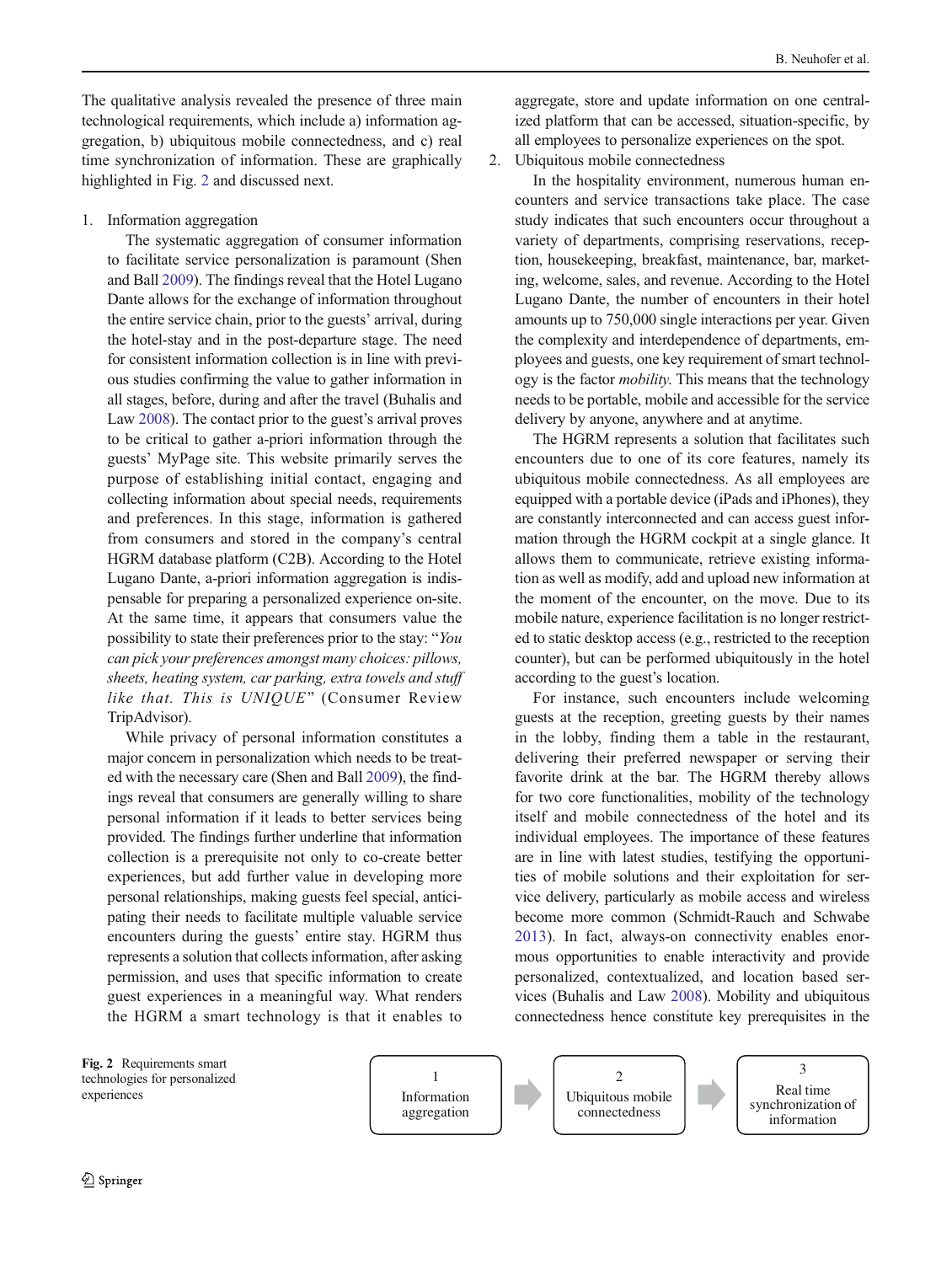creation of personalized experiences as to allow employees to a) retrieve, access and facilitate guest needs along multiple service touch points and b) dynamically address these in the right place and at the right time on the move.

3. Real time synchronization of information

The HGRM platform can be accessed through multiple computers and mobile devices that function as a cockpit for employees to aggregate information throughout every department. For instance, while one employee can manage the guest's room status (ready or not), someone else can locate the guest (in the room, lobby, restaurant), transfer the luggage (to lobby or room) or manage guest arrivals and requests (at the reception) at the same time. By being connected not only to mobile, but most importantly, synchronized cockpits at all times, information can be exchanged among employees in real time. Thereby, the smart technology features two main functionalities, namely a) the adaptation of existing information based on changing needs and b) the addition of incoming needs and preferences on the spot.

This has critical implications on the way consumer experiences can be created. Experiences are no longer static and pre-designed in advance by the hotel provider, but are dynamically co-created and personalized between guests and employees at the service encounter in real time. The essential prerequisite for smart technology is real time synchronization, which implies drastic changes as to how information is processed. Information is not limited to a-priori collection but can be collected and updated at the face-to-face encounter in real time. For the tourism and hospitality context, this means that dynamic timing for an agile and flexible service delivery can become a key factor for competitiveness (Rust and Oliver 2000). In fact, in their work about technology-mediated personalization, Shen and Ball (2009) point out that continuity personalization is one of the areas offering most potential for the future, albeit not being an easy endeavor to realize in practice. The findings of the case study demonstrate that the HGRM platform allows for dynamic data aggregation and real time synchronization, which in turn permits 'continuity personalization' through continuous learning processes of guest information at all times.

In order to provide a detailed practical overview of how smart technology facilitate personalized experiences, Table 1 has been developed. Based on common HGRM service scenarios, it presents a comparison of experience creation processes between non-technology versus smart technology use to underline the differences in the experience creation while adopting a smart technology solution.

#### Table 1 Smart technology processes comparison

Smart technology processes comparison

| Smart technology processes comparison |                                                  |                                                                                                                                                                                       |
|---------------------------------------|--------------------------------------------------|---------------------------------------------------------------------------------------------------------------------------------------------------------------------------------------|
| Experience<br>creation<br>scenario    | Non-technology<br>$\text{(old)}$                 | Smart technology (new)                                                                                                                                                                |
| Scenario:<br>room<br>comfort          | Standardized and<br>uniform room<br>settings     | Individualized room settings to<br>personal preferences prior to<br>the arrival<br>Dynamic update of preferences<br>during the stay<br>Dynamic update of observations<br>by employees |
| Scenario:<br>welcome<br>encounter     | Standardized, mass<br>or anonymous<br>encounter  | Individualized welcome by guest<br>name<br>Welcomed by familiar faces<br>already introduced on MyPage<br>prior to the guest's arrival                                                 |
| Scenario:<br>restaurant<br>visit      | Standardized service,<br>table, name and<br>room | Personalized welcome and<br>greeting by name<br>Personal F&B preferences are<br>known<br>Dynamic update of preferences<br>and favorite consumption in<br>F&B outlets during the stay  |

#### Personalized tourism experiences

The significance of the concept of personalization has been widely acknowledged by recent studies discussing personalized mobile services for tourism (Poslad et al. 2001), mobile tour guides for personalized routes (Schmidt-Rauch and Schwabe 2013), user personalized destination marketing (Matloka and Buhalis 2010) or technology-mediated personalization (Shen and Ball 2009). The findings of the case study conform with previous research, which suggests that ICTs can foster richer (Tussyadiah and Fesenmaier 2007) and more personalized experiences (Sandström et al. 2008). The findings of the case study also move beyond existing studies in that they reveal that in addition to personalization, in the sense of customization, a personalized experience is also characterized by a high level of personal, one-to-one human interrelations. Accordingly, this study proposes to distinguish two levels of personalized experiences, a) personalization (customization) of experiences and b) personalized consumer-employee interactions, as outlined below.

# 1. Personalized services and experiences

Consistent with previous research, personalization of products and services addressing consumer needs represents a key concept (Shen and Ball 2009). What matters is the "accumulation of knowledge about a consumer's needs and the utilization of that knowledge^ in order to deliver high customer satisfaction (Niininen et al. 2007, p.267). The case study sheds light on this very approach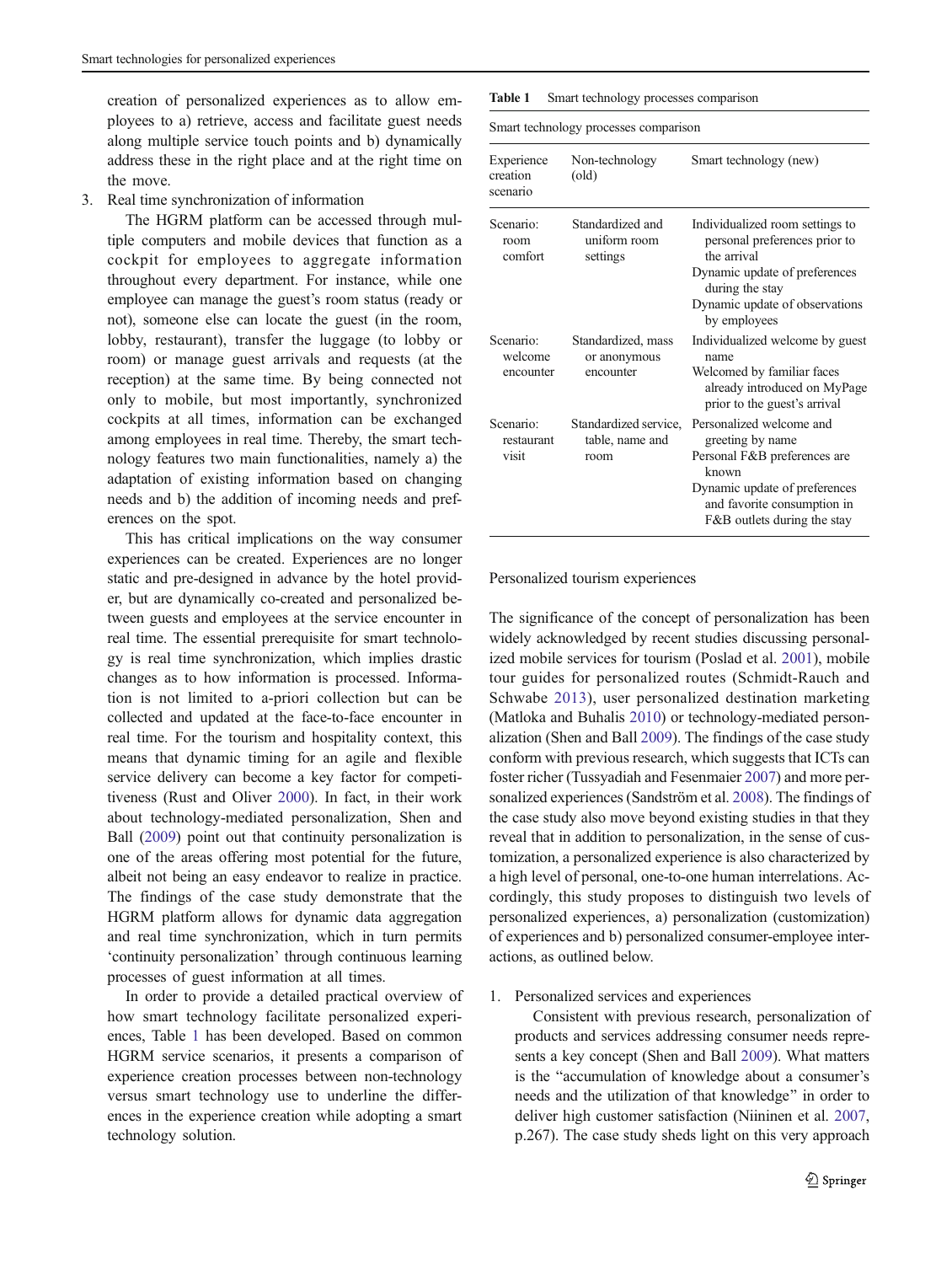is achieved by collecting need information based on which more personalized experiences are created. With respect to customer satisfaction, the findings reveal that the implementation of the HGRM platform enables the hotel to achieve all key performance indicators, including that the reservation was accurate, the check-in took less than 5 min and no issues throughout the stay or billing errors occurred (Cornell Hospitality Industry Perspectives 2010). In addition, through the use of the HGRM, the experience was enhanced, as guests felt recognized and treated in a personal and unique way. From a consumer perspective, this has led to several experience outcomes, including perceived added value, exceeding of guest expectations, positive feedback, customer loyalty, repeat visitation and increased advocacy through word-of-mouth and personal recommendation. A number of guest reviews from TripAdvisor confirm the perceived value of and satisfaction with their personalized experiences:

We were happy with the service even before we arrived, as they allow us to choose, through an email sent to us a day before the trip, many elements of our stay, from the kind of pillows we wanted to what sort of beverages we would appreciate in our minibar (Review TripAdvisor). Another guest adds: "You can setup your room before arrival. It's really pleasant to feel like home each time we are there" (Consumer Review TripAdvisor).

This is in line with studies reporting that consumer profiling is crucial to lead to personalization and customization (Niininen et al. 2007). For that to happen, businesses need integrated systems to record customer and employee input at the same time. The HGRM case study represents a prime example of contemporary experience creation through smart technologies that allow for information collection, mobility and synchronization in order to shift from static to more dynamic processes of personalization.

# 2. Personalized interactions (E2C)

While the concept of experience personalization has been acknowledged in the past (Schmidt-Belz et al. 2002; Gonzalez et al. 2004), the findings provide evidence for a further level of personalization in the hospitality context. By adopting smart technologies, such as the HGRM, personalization goes beyond service customization in that it is realized through personal and meaningful interactions alike. Shen and Ball (2009) confirm that, if well conducted, one-to-one personalization provides a beneficial tool for customer relationship management. The personal recognition of consumers at every single service encounter is at the core of this concept. Consumer views commonly emphasize the appreciation of this level of personalization:

"The little details of addressing us by our names when we asked questions at the front desk showed that this hotel cared about its customers" (TripAdvisor Review). "As soon as you get there, they will call you for your exact name: Mr. Jones here, Mr. Jones there, like you were the only guest of the hotel… This also makes a difference" (TripAdvisor Review).

Smart technologies can assist in personal encounters and make consumers feel recognized in their experiences. Additionally, the study reveals that pre-stay and post-stay, the HGRM platform facilitates personal relations through the guest's MyPage website, where contact is established, employees are introduced and the setting for long-lasting relationships is built. Guests receive information about the employees, including names, job positions and pictures, which enable them to anticipate and familiarize with the people performing the first encounter at the check-in upon arrival. This feature reduces the anonymity of conventional service provision and places the focus on meaningful one-to-one relationships.

While marketing increasingly shifts towards one-to-one ICT-facilitated practices, focusing on the individual consumer (Niininen et al. 2007), the role of single employees, as the central actors in experience creation has been under researched to date. Most recent to date has analyzed ICTs facilitated interactions, including business-to-business (B2B), consumer-to-consumer (C2C) (Wang et al. 2000) and business-to-consumer (B2C) interactions (Buhalis and Law 2008; Egger and Buhalis 2008). Going beyond these traditional relations, this case study recognizes the technologyfacilitated interaction between *employees* and *consumers* as a key process in the personalization of the service delivery. As a result, the experience co-creation process is shifted from a company-central level (B2C) to the individuals who create meaningful employee-consumer (E2C) interactions.

The priority for companies thus is to empower their employees as the main actors in a more personalized, engaging and human experience encounter. In fact, the notion of one-toone interactions corroborates with recent scholars proposing a revival of the social component in electronic markets, as consumers and other members of the society are regaining control (Alt and Klein 2011). This study points towards the empowerment, not only of consumers but also employees as cocreating actors of personalized experiences. The goal of personalization is thus a two-fold process of a) customization of experiences and b) one-to-one interactions that are facilitated by the support of mobile, dynamic and smart technologies.

# Smart technologies for personalized experiences

The case study demonstrates that the implementation of a smart technology is critical for the co-creation of personalized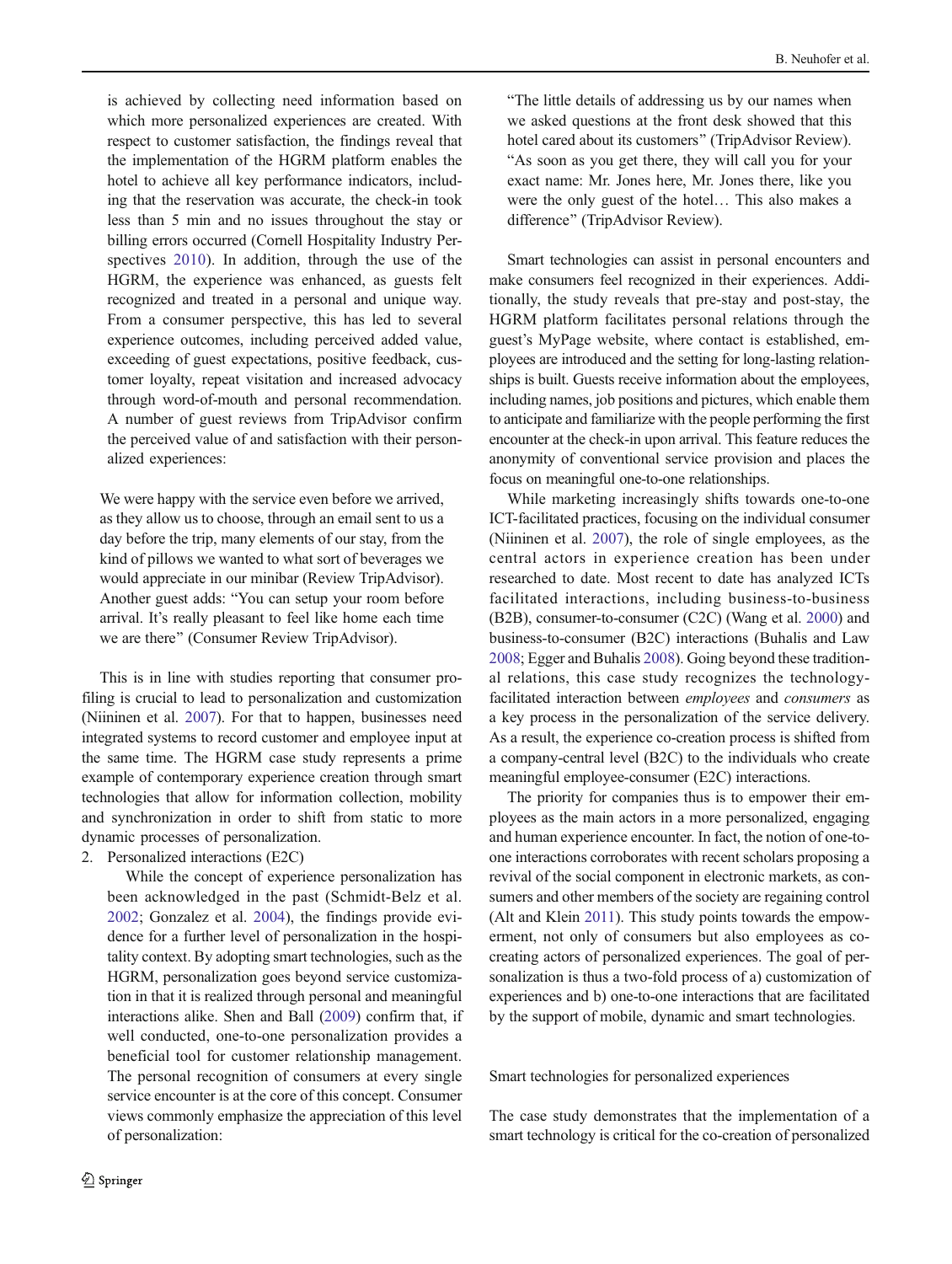

**Smart Technology for Personalized Experiences** 

Traditional: A-Priori Information Collection (C2B)

Fig. 3 Process model personalized experience creation

experiences between the hotel (and its employees) and the tourist consumer in the hospitality and tourism industry. To depict the processes explained above, a process model of 'Personalized Experience Creation' was developed in Fig. 3.

The model displays the requirements and processes of smart technologies necessary for personalized experiences to be facilitated. In contrast to traditional static a-priori information collection from the consumer to the company (C2B) and the one-way experience delivery from the company to the consumer (B2C), smart technologies have opened more dynamic service encounters, in which experiences are co-created in an agile manner. Moreover, experience creation, facilitated by technology, occurs on a micro employee-consumer (E2C) level. In that employees in various departments are interconnected to real-time information, employees and consumers enter a dynamic service encounter in which a) personalized experiences are created and b) information can be collected and synchronized for future encounters.

To allow for this process to occur, the mode highlights that smart technologies need to fulfil three main requirements. First, the platform needs to allow for information to be dynamically collected and adjusted on a continuous level. Second, mobile technologies with ubiquitous connection are needed to facilitate service encounters along all touch points throughout the hotel setting, by anyone, anywhere and at any time. Third, the smart technology needs to allow for information to be updated, uploaded and synchronized on a real-time basis. By fulfilling these features, smart technology solutions can help employees to dynamically anticipate and address consumer needs along every step of the journey.

In this respect, it is however noteworthy to point out underlying issues emerging from the case study. While numerous benefits of technology for personalization are outlined, it is critical for businesses to handle personalization with the necessary care. This is in line with studies confirming concerns regarding the privacy of information collection and retention (Shen and Ball 2009), the level of consumer integration as resource integrators in experience co-creation (Baron and Harris 2008) and the potential risk of overuse and overvisibility of technology in the service encounter (Benckendorff et al. 2005). In taking these issues into account, businesses can reflect on the ideal level of consumer and technology integration in order to facilitate the ideal personalized experience *for* and *with* the tourist consumer.

#### Conclusions and implications

The integration of smart technologies for the creation of personalized experiences is critical for businesses to remain competitive in today's dynamic market place. This is of particular interest to the tourism and hospitality industry, in which commoditization, competition and high customer expectations drive the need for differentiation (Peterson 2011). With increasing opportunities brought by the developments in the mobile electronic market, customer service and experience personalization have become possible to unparalleled levels. The study has aimed to bridge the current gap between smart technology and personalized experiences and contributed to the theoretical understanding on three main levels. It has a) developed knowledge about the key requirements of smart technology, b) differentiated two main levels of personalized experiences, and c) presented an integrated model that paints the picture of the underlying processes that occur when personalized experiences are created through smart technology.

With respect to management and practice, this study has explored whether at all, and how smart technology can be used to create personalized experiences in the context of the tourism and hospitality industry. The findings of the case study have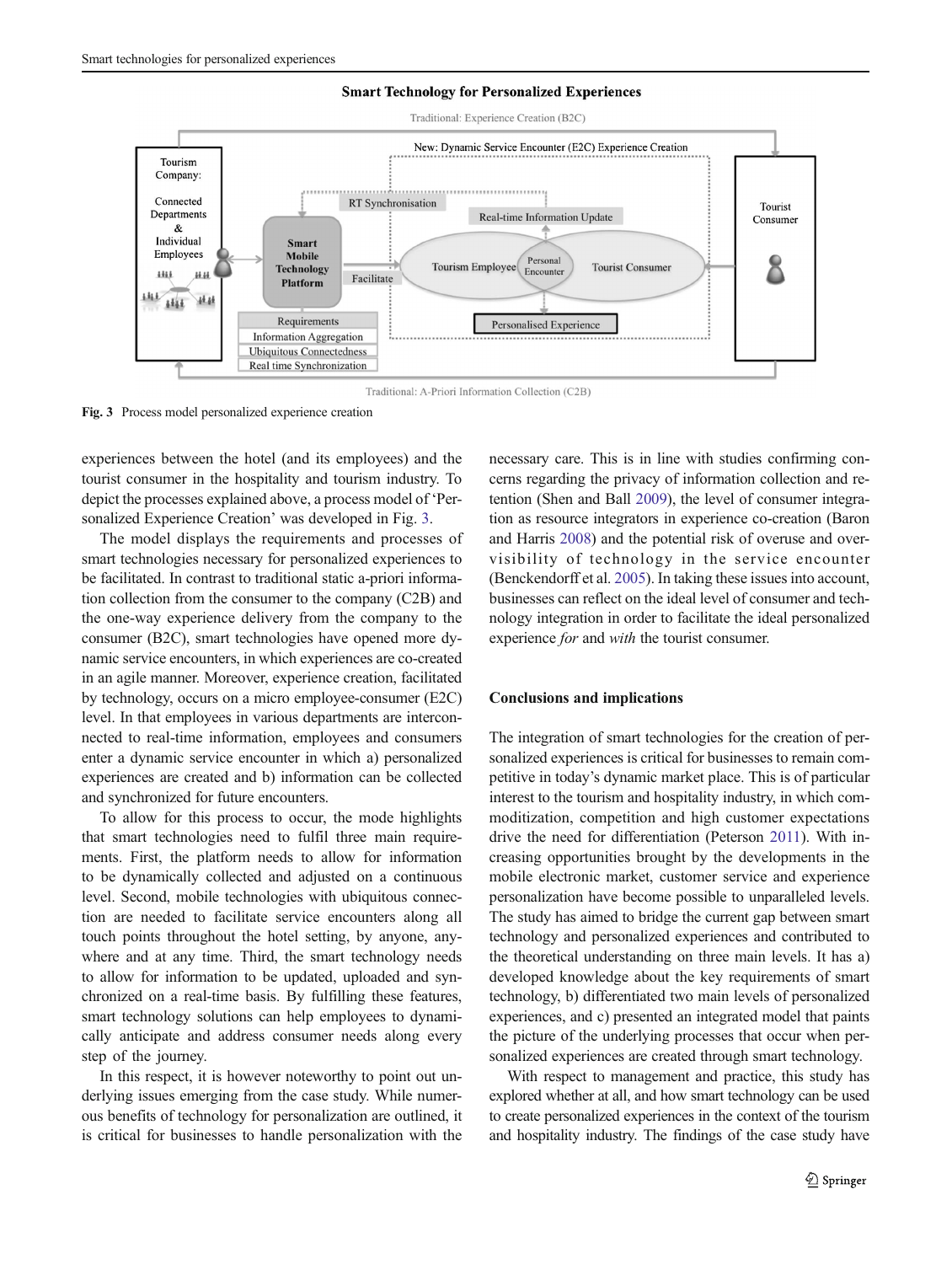several critical implications that apply to the general use of ICTs for consumer experience creation. Smart technologies can function as a catalyst of change that can assist in the facilitation of dynamic service encounters, agile consumer profiling and experience co-creation practices that are equally shared between companies and consumers. The findings suggest that businesses need to the exploit emerging smart technologies and implement them in the entire strategy and operation structures of the service setting. Thereby, technologies will not substitute personal human encounters. Rather, they serve as instruments to strategically improve human resource-led processes by equipping individual employees with technology for an enhanced service and experience creation process. Smart technologies thus need to be regarded as key tools, which context-dependent, can be operated in the background and foreground to foster engagement and enhance the possibilities of personalized experience creation. This has particularly crucial implications for tourism, which is highly dependent on the successful creation of personal experiences to reduce the interchangeability of the tourism product and increase competitive advantage by facilitating higher value extraction for the consumer.

Beyond the theoretical and practical implications, several limitations are acknowledged which could potentially be addressed in further research. The case study could be expanded in that multiple cases in addition the single case study are examined. This would allow for a comprehensive cross-case analysis, validation and generalisation of the findings to a larger industry context. As the findings are based on one case study in the hospitality domain, this research does not try to claim generalisability beyond the immediate context of the study. Additional in-depth studies could focus on the emerged relational role of employee-consumer interactions to illuminate the interdependence between employee empowerment, technology and experience co-creation practices. Moreover, with the dynamic emergence of smart technologies in tourism, this stream of research is only in its infancy. Further exploration is needed to capture the adoption, implementation and impact of smart technological solutions in the coming years. Particularly as new smart technologies in the areas of location-based services, augmented reality, context based services and gamification emerge, research in this domain could be accelerated opening a broad agenda for future research in hospitality, tourism and beyond.

#### References

Alt, R., & Klein, S. (2011). Twenty years of electronic markets researchlooking backwards towards the future. *Electronic Markets The International Journal on Networked Business, 21*(1), 41–51.

- Andersson, T. D. (2007). The tourist in the experience economy. *Scandinavian Journal of Hospitality and Tourism, 7*(1), 46–58.
- Baron, S., & Harris, K. (2008). Consumers as resource integrators. *Journal of Marketing Management, 24*(1–2), 113–130.
- Barsky, J. & Nash, L. (2010). *What is more important than location in selecting a hotel?* Retrieved from http://www.marketmetrix.com/en/ default.aspx?s=research&p=MoreImportantThanLocation.
- Benckendorff, P., Moscardo, G., & Murphy, L. (2005). High tech versus high touch: visitor responses to the use of technology in tourist attractions. *Tourism Recreation Research, 30*(3), 37–47.
- Binkhorst, E., & Den Dekker, T. (2009). Agenda for co-creation tourism experience research. *Journal of Hospitality Marketing & Management, 18*(2/3), 311–327.
- Buhalis, D. (2003). *Etourism: Information technology for strategic tourism management*. Harlow: Prentice Hall.
- Buhalis, D. & Jun, S.H. (2011). E-tourism. *Contemporary Tourism Reviews*. Retrieved from http://www.goodfellowpublishers.com/ free\_files/fileEtourism.pdf.
- Buhalis, D., & Law, R. (2008). Progress in information technology and tourism management. 20 years on and 10 years after the internet. The state of etourism research. *Tourism Management, 29*(4), 609– 623.
- Buhalis, D., & Licata, M. C. (2002). The future etourism intermediaries. *Tourism Management, 23*(3), 207–220.
- Buhalis, D., & Wagner, R. (2013). E-destinations: Global best practice in tourism technologies and application. In L. Cantoni & X. Xiang (Eds.), *Information and communication technologies in tourism 2012* (pp. 119–130). Vienna: Springer Verlag.
- Cornell Hospitality Industry Perspectives (2010). *Making Customer Satisfaction Pay: Connecting Survey Data to Financial Outcomes in the Hotel Industry*. 5 (July 2010). Retrieved from: http://www. hotelschool.cornell.edu/research/chr/pubs/perspective/.
- Egger, R., & Buhalis, D. (2008). *Etourism case studies: Management and marketing issues*. Burlington: Elsevier Ltd.
- Gonzalez, G., Lopez, B., & De la Rosa, J. L. (2004). Smart user models for tourism a holistic approach for personalized tourism services. *Information Technology & Tourism, 6*, 273–286.
- Gretzel, U. (2011). Intelligent systems in tourism: a social science perspective. *Annals of Tourism Research, 38*(3), 757–779.
- Gretzel, U., & Jamal, T. (2009). Conceptualizing the creative tourist class: technology, mobility, and tourism experiences. *Tourism Analysis, 14*(4), 471–481.
- Gretzel, U., Fesenmaier, D. R., & O'Leary, J. T. (2006). The transformation of consumer behaviour. In D. Buhalis & C. Costa (Eds.), *Tourism business frontiers: Consumers, products and industry* (pp. 9–18). Oxford: Elsevier.
- Gupta, S., & Vajic, M. (2000). *The contextual and dialectical nature of experiences*. California: Thousand Oaks.
- Hallencreutz, J., & Turner, D. M. (2011). Exploring organizational change best practice: Are there any clear-cut models and definitions? *International Journal of Quality and Service Sciences, 3*(1), 60–68.
- Himmelreich, J. (2013). Good urban governance and smart technologies: A german city as a best practice case of e-government. In K. B. Akhilesh (Ed.), *Emerging dimensions of technology management*, (pp. 55–61): Springer India.
- Hjalager, A.-M. (2010). A review of innovation research in tourism. *Tourism Management, 31*(1), 1–12.
- Höpken, W., Fuchs, M., Zanker, M., & Beer, T. (2010). Context-based adaptation of mobile applications in tourism. *Information Technology and Tourism, 12*(2), 175–195.
- Hultkrantz, L. (2002). Will there be a unified wireless marketplace for tourism? *Current Issues in Tourism, 5*(2), 149–161.
- Komninos, N. (2013). Smart Cities and the Future Internet: Innovation ecosystems of embedded spatial intelligence, ICEIRD 2013 Conference Proceedings. *2013-ICEIRD-Smart Cities and the Future Internet.*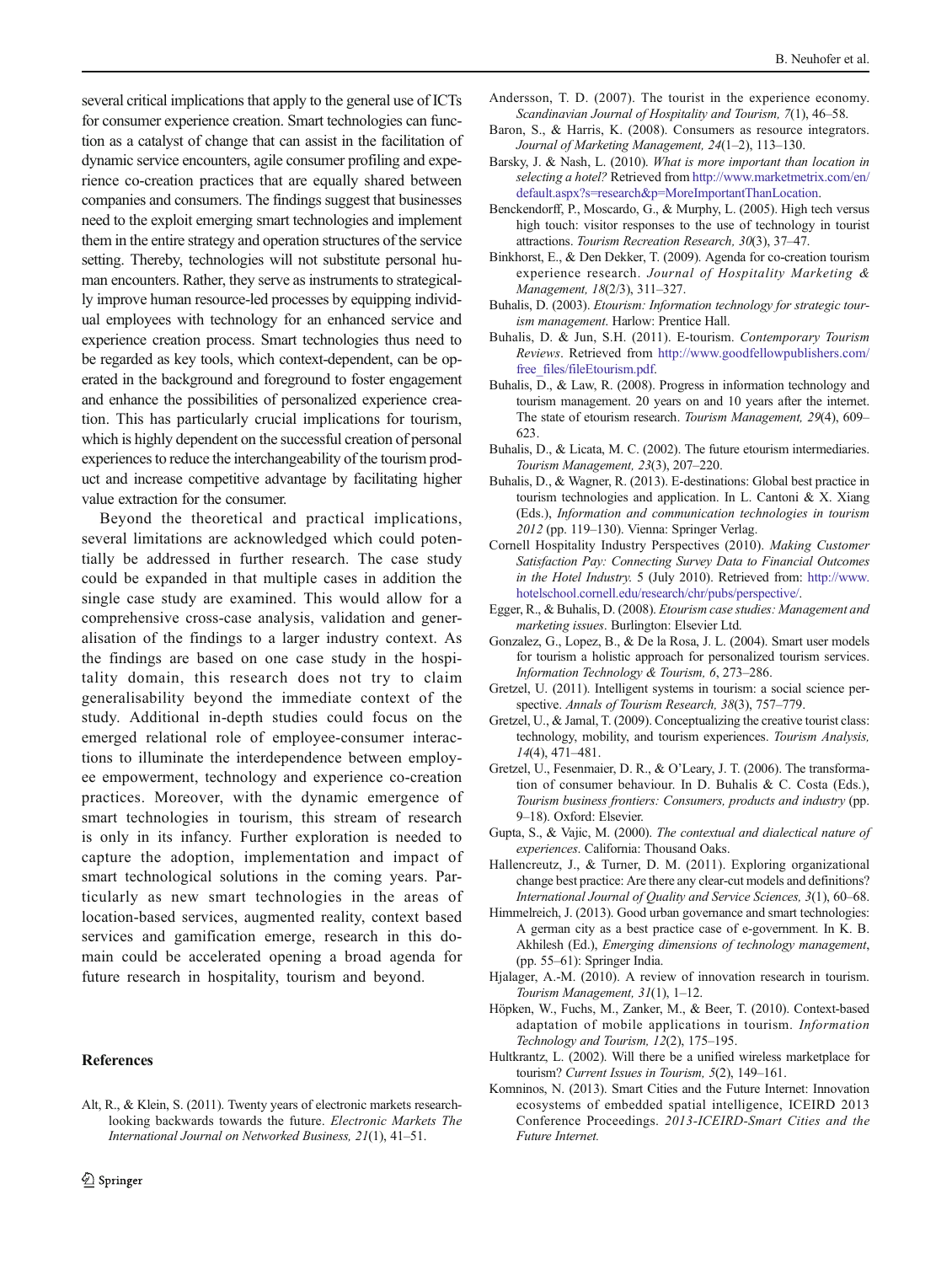- Lamsfus, C., Grün, C., Alzua-Sorzabal, A. & Werthner, H. (2010). Context-based matchmaking to enhance tourists' experience. *Journal for the Informatics Professional, CEPIS-Upgrade Journal,* 203.
- Lee, H. J. (2012a). A review of value creating motive and business model in smart technology. In Y. H. Park, Q. Jin, M. S. Yeo, & B. Hu (Eds.), *Human centric technology and service in smart space* (Vol. 182, pp. 159–163). Dordrecht: Springer Verlag.
- Lee, H.J. (2012b). A study on the promotion of the business service for regional retail store using smart technology. *Personal and Ubiquitous Computing, July 2012*.
- Matloka, J., & Buhalis, D. (2010). Destination marketing through user personalized content. In U. Gretzel, R. Law, & M. Fuchs (Eds.), *Information and communication technologies in tourism 2010* (pp. 519–530). Vienna: Springer Verlag.
- McCardle, J. R. (2002). The challenge of integrating ai & smart technology in design education. *International Journal of Technology and Design Education, 12*(1), 59–76.
- Merriam, S. B. (1998). *Qualitative research and case studies applications in education*. San Francisco: Jossey-Bass Publications.
- Middleton, V. T. C., Fyall, A., Morgan, M., & Ranchhod, A. (2009). *Marketing in travel and tourism* (4th ed.). Oxford: Butterworth-**Heinemann**
- Morgan, M., Lugosi, P., & Ritchie, J. R. B. (2010). *The tourism and leisure experience: Consumer and managerial perspectives*. Bristol: Channel View.
- Neuhofer, B. (2012). An analysis of the perceived value of touristic location based services. In M. Fuchs, F. Ricci, & L. Cantoni (Eds.), *Information and communication technologies in tourism 2012* (pp. 84–95). Vienna: Springer Verlag.
- Neuhofer, B., Buhalis, D., & Ladkin, A. (2012). Conceptualising technology enhanced destination experiences. *Journal of Destination Marketing & Management, 1*(1–2), 36–46.
- Neuhofer, B., Buhalis, D., & Ladkin, A. (2013). High tech for high touch experiences: A case study from the hospitality industry. In L. Cantoni & Z. Xiang (Eds.), *Information and communication technologies in tourism 2013* (pp. 290–301). Vienna: Springer Verlag.
- Niininen, O., Buhalis, D., & March, R. (2007). Customer empowerment in tourism through consumer centric marketing (ccm). *Qualitative Market Research: An International Journal, 10*(3), 265–281.
- Patsadu, O., Nukoolkit, C. & Watanapa, B. (2012). Survey of smart technologies for fall motion detection: Techniques, algorithms and tools. *Advances in Information Technology*, 137–147.
- Peterson, S. (2011). *Hotel 2020: The personalization paradox driving intimacy, consistency and efficiency for profitable growth*. United States of America: IBM Institute for Business Value.
- Piccoli, G., O'Connor, P., Capaccioli, C., & Alvarez, R. (2003). Customer relationship management–a driver for change in the structure of the u.S. Lodging industry. *Cornell Hotel and Restaurant Administration Quarterly, 44*(61), 61–73.
- Pine, J. B., & Gilmore, J. H. (1999). *The experience economy: Work is a theatre and every business a stage*. Cambridge: Harvard Business School.
- Pizam, A. (2010). Creating memorable experiences. *International Journal of Hospitality Management, 29*(3), 343.
- Poslad, S., Laamanen, H., Malaka, R., Nick, A., Buckle, P. & Zipf, A. (2001). *Crumpet: Creation of user-friendly mobile services personalized for tourism*. Paper presented at the 3G London.
- Prahalad, C. K., & Ramaswamy, V. (2004). Co-creation experiences: the next practice in value creation. *Journal of Interactive Marketing, 18*(3), 5–14.
- Raento, M., Oulasvirta, A., & Eagle, N. (2009). Smartphones an emerging tool for social scientists. *Sociological Methods Research, 37*(3), 426–454.
- Ramaswamy, V. & Gouillart, F. (2008). Co-creating strategy with experience co-creation. *Balanced Scorecard Report, 10*(4), 1–3.
- Ritzer, G., & Jurgenson, N. (2010). Production, consumption, prosumption. *Journal of Consumer Culture, 10*(1), 13–36.
- Rogerson, J. M., & Sims, S. R. (2012). The greening of urban hotels in South Africa: evidence from Gauteng. *Urban Forum, 23*(3), 391– 407.
- Rust, R., & Oliver, R. (2000). The real-time service product: Conquering customer time and space. In J. A. Fitzsimmons & M. Fitzsimmons (Eds.), *New service development: Creating memorable experiences* (pp. 67–89). London: Sage.
- Sandström, S., Edvardsson, B., Kristensson, P., & Magnusson, P. (2008). Value in use through service experience. *Managing Service Quality, 18*(2), 112–126.
- Schmidt-Belz, B., Nick, A., Poslad, S. & Zipf, A. (2002). *Personalized and location-based mobile tourism services*. Paper presented at the Proceedings from the Workshop on Mobile Tourism Support Systems.
- Schmidt-Rauch, S. & Schwabe, G. (2013). Designing for mobile value co-creation—the case of travel counselling. *Electronic Markets, March*.
- Shaw, G., Bailey, A., & Williams, A. M. (2011). Service dominant logic and its implications for tourism management: the co-production of innovation in the hotel industry. *Tourism Management, 32*(2), 207– 214.
- Sheldon, P. (1997). *Tourism information technologies*. Oxford: CAB.
- Shen, A., & Ball, A. D. (2009). Is personalization of services always a good thing? Exploring the role of technology-mediated personalization (tmp) in service relationships. *Journal of Services Marketing, 23*(2), 80–92.
- Sigala, M. (2009). E-service quality and web 2.0: Expanding quality models to include customer participation and inter-customer support. *The Service Industries Journal, 29*(10), 1341–1358.
- Tussyadiah, I.P. & Fesenmaier, D.R. (2007). *Interpreting tourist experiences from first-person stories: A foundation for mobile guides*. Paper presented at the 15th European Conference on Information Systems, St. Gallen, Switzerland.
- Tussyadiah, I. P., & Fesenmaier, D. R. (2009). Mediating the tourist experiences: access to places via shared videos. *Annals of Tourism Research, 36*(1), 24–40.
- Uriely, N. (2005). The tourist experience: conceptual developments. *Annals of Tourism Research, 32*(1), 199–216.
- van Limburg, B. (2012). Visiting suriname, using dart to analyze a visitor's perspective in a cocreation enviornment. *Information Technology and Tourism, 13*(2), 119–132.
- Vargo, S. L., & Lusch, R. F. (2008). Service-dominant logic: continuing the evolution. *Journal of the Academy of Marketing Science Review, 36*(1), 1–10.
- Wang, D., & Fesenmaier, D. R. (2013). Transforming the Travel Experience: The Use of Smartphones for Travel. In L. Cantoni & Z. Xiang (Eds.), *Information and communication technologies in tourism 2013* (pp. 58–69). Vienna: Springer Verlag.
- Wang, F., Head, M., & Archer, N. (2000). The relationship building model for the web retail market place. *Internet Research: Electronic Networking Applications and Policy, 10*(5), 374–384.
- Wang, D., Fesenmaier, D. R., Werthner, H., & Wöber, K. (2010). The journal of information technology and tourism: A content analysis of the past 10 years. In U. Gretzel, R. Law, & M. Fuchs (Eds.), *Information and communication technologies in tourism 2010* (pp. 3–16). Vienna: Springer Verlag.
- Wang, D., Park, S., & Fesenmaier, D. R. (2012). The role of smartphones in mediating the touristic experience. *Journal of Travel Research, 51*(4), 371–387.
- Werthner, H., & Klein, S. (1999). *Information technology and tourism: A challenging relationship*. Vienna: Springer.